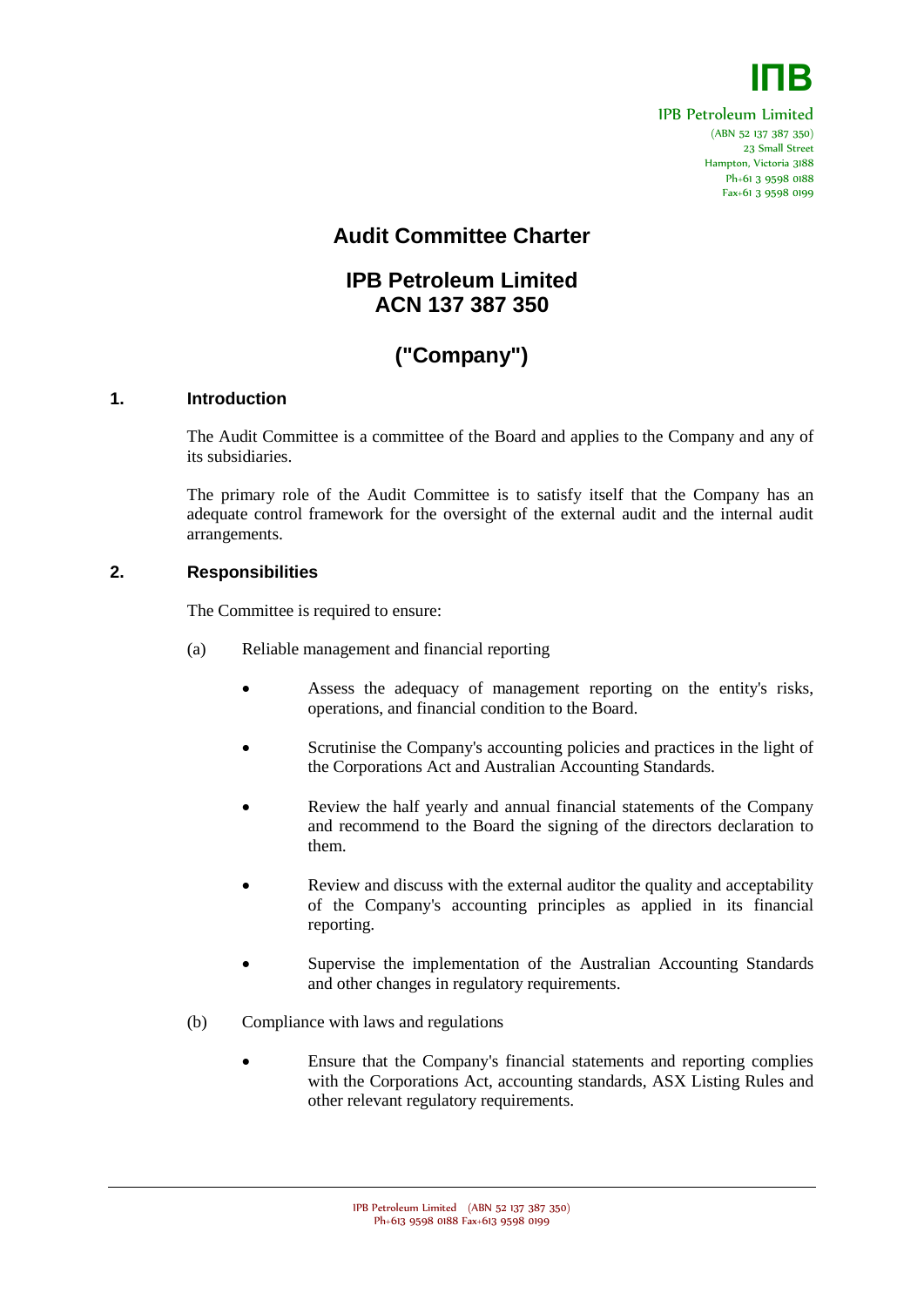- Monitor the laws and the regulations that relate generally to the entity's business operations and, review the Company's compliance with such laws.
- Seek advice of the Company's legal advisers on any legal matters that could have significant impact on the Company's financial statements.
- (c) Maintenance of an effective and efficient audit
	- Recommend to the Board the appointment of the external auditors.
	- Review the plans of the external auditors, including any significant changes to the plans.
	- Review the efficiency and effectiveness of the external auditors in relation to their responsibilities.
	- Review and discuss with the external auditor professional and other significant relationships to determine their independence.
	- Review the external auditor's fees.
	- Ensure there are no unjustified limitations placed on the auditors and review any serious disputes with management during the audits.
	- Ensure the scopes of the audits are adequate, with emphasis on matters where the Committee, management or the auditors believe special attention is necessary.
	- Meet with and assess the findings of the external auditors as well as management's response to their recommendations.
	- Ensure compliance with the ASX principles of good corporate governance related to external auditors.

#### **3. Composition**

- (a) The Audit Committee shall comprise only non-executive directors, the majority of whom should be independent. The Chairman of the Board will not be the Chair of the Audit Committee.
- (b) The Committee may invite other persons as it deems necessary and may seek advice from such other persons as appropriate.
- (c) The Audit Committee should include members who are financially literate and at least one member being the chairperson who has financial expertise (ie is a qualified accountant or other financial professional with experience of financial and accounting matters). The Committee should include members who have an understanding of the oil and gas industry.
- (d) The secretary of the Committee should be the Company Secretary or such other person as nominated by the Board.
- (e) A quorum for Committee Meetings is two members of the Audit Committee.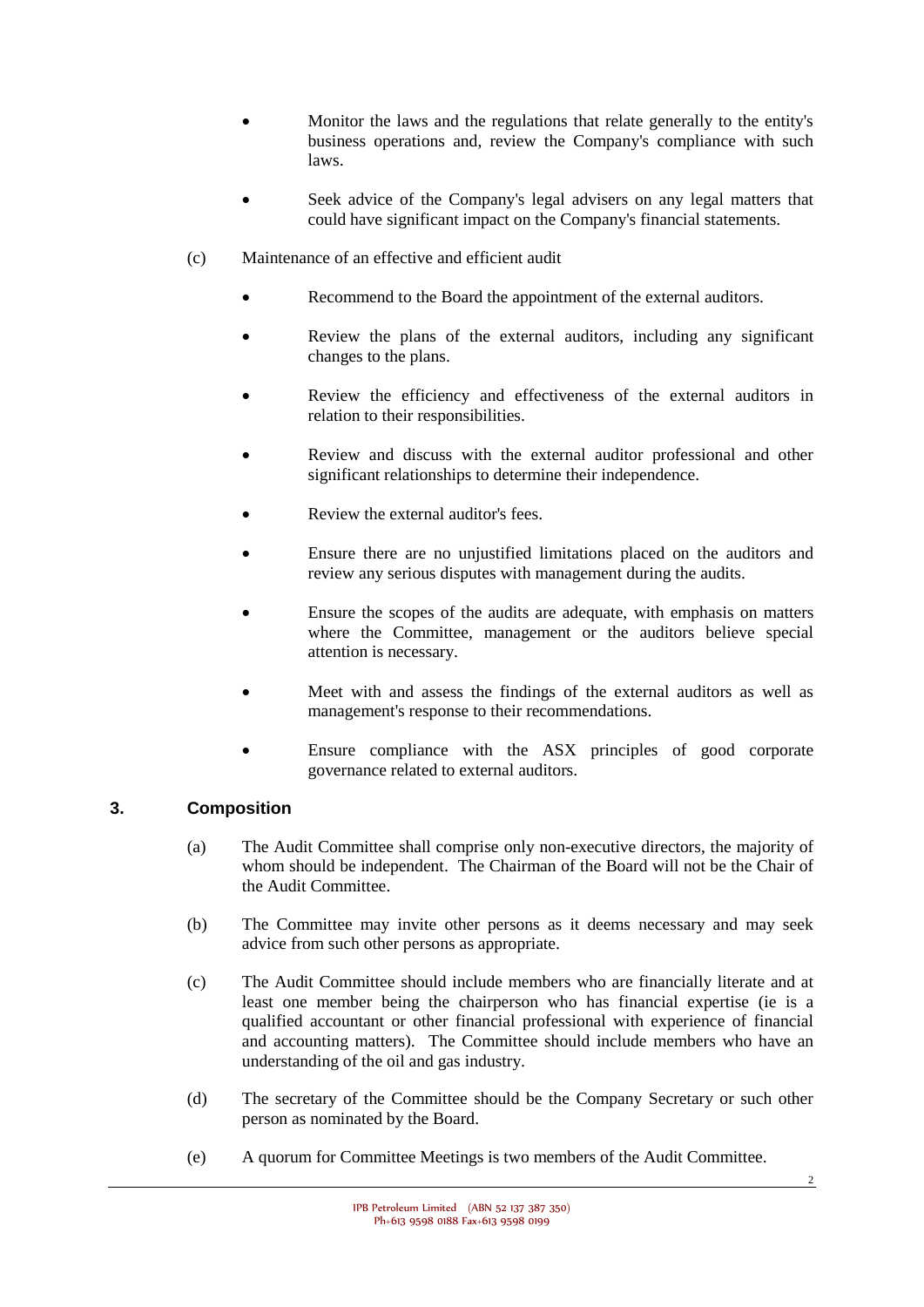#### **4. Procedural requirements**

#### **4.1 Committee procedures**

- (a) Meetings shall be held at least six monthly or more frequently as required. Additional meetings may be convened as required.
- (b) The Committee may meet with the external auditor from time to time, in separate executive sessions to discuss relevant matters.
- (c) The proceedings of all meetings will be recorded in minutes to be approved by the Committee. The minutes of the Audit Committee shall be made available at the next full Board meeting of the Company after each Audit Committee meeting.
- (d) Regular reports shall be provided to the Board including:
	- assessment of the management processes supporting external reporting;
	- procedures for the selection and appointment of the external auditor and for the rotation of external audit engagement partners;
	- assessment of the performance and independence of the external auditors and whether the Audit Committee is satisfied that independence of this function has been maintained having regard to the provision of non-audit services;
	- the results of its review of internal compliance and control systems;
	- assessment of whether external reporting is consistent with committee members' information and knowledge and is adequate for shareholder needs;
	- recommendations for the appointment or removal of an auditor. These were not included in the previous draft of the Charter.
- (e) Committee members may not receive directly or indirectly any consulting, advisory or other fee from the Company, other than the remuneration received by a Director on the Committee in his or her capacity as a Director and member of the Committee.

#### **4.2 Authorities**

- (a) The Board authorises the Committee, within the scope of its responsibilities, to seek any information it requires from any Company employee or contractor.
- (b) The Committee may obtain independent professional advice on relevant matters at the expense of the Company.

#### **5. Revisions of this Charter**

This charter of the Audit Committee must be approved by the Board of the Company.